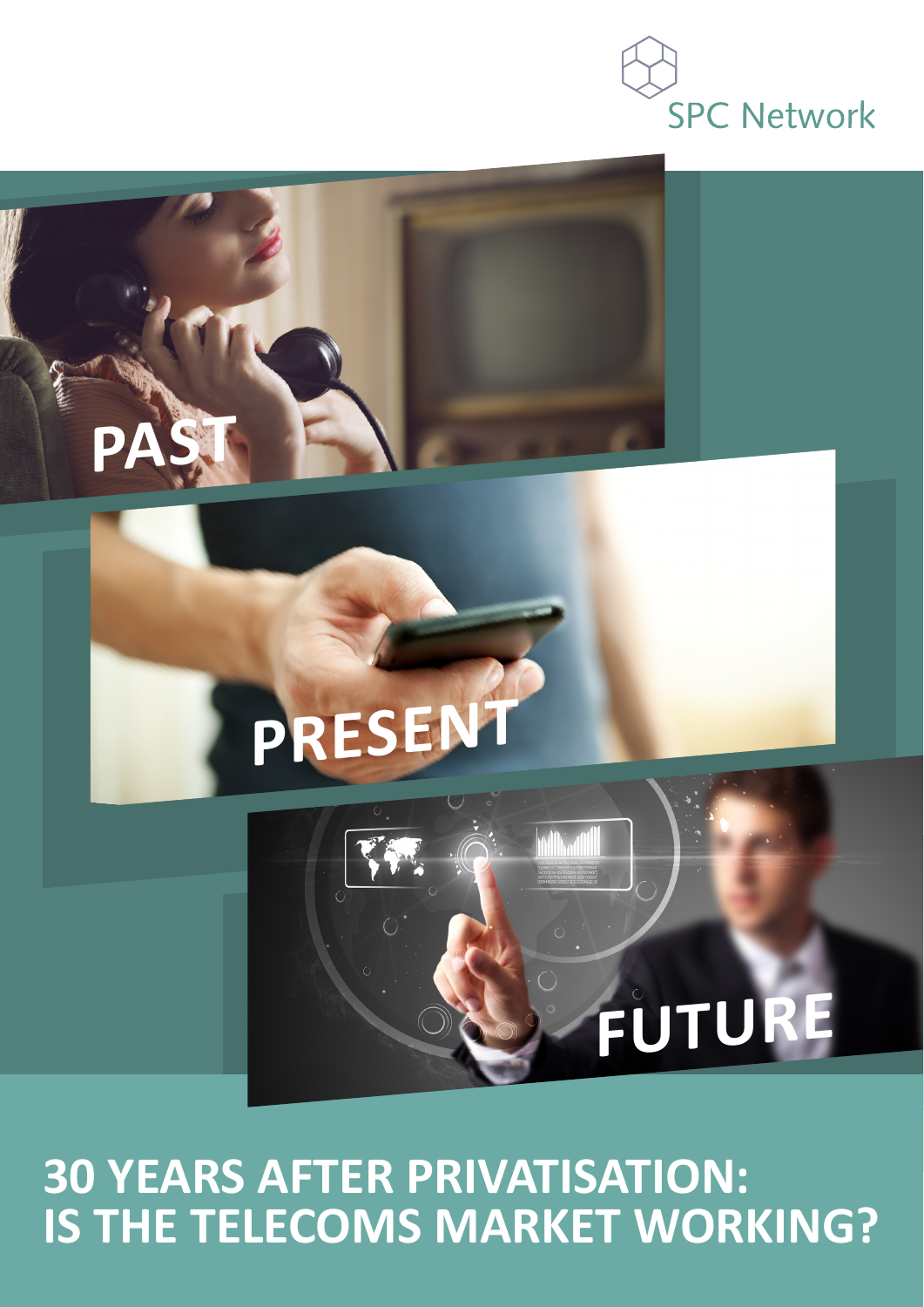

© Strategy and Policy Consultants Network Ltd 2014

### **About!SPC!Network**

SPC Network was founded in 2003 and has worked for over 30 clients worldwide. We undertake Strategic Policy Development for clients in networked industries, by combining the knowledge of our consultants with specific and valuable skills to ensure rigorous analysis and exceptional advice. Our core consultancy team and network of partners have substantial experience in industry and consulting and so we understand the practical issues and challenges facing the market. Through advanced academic training, we have developed the key skills and rigorous approach needed to support our clients win the policy debate.

www.spcnetwork.eu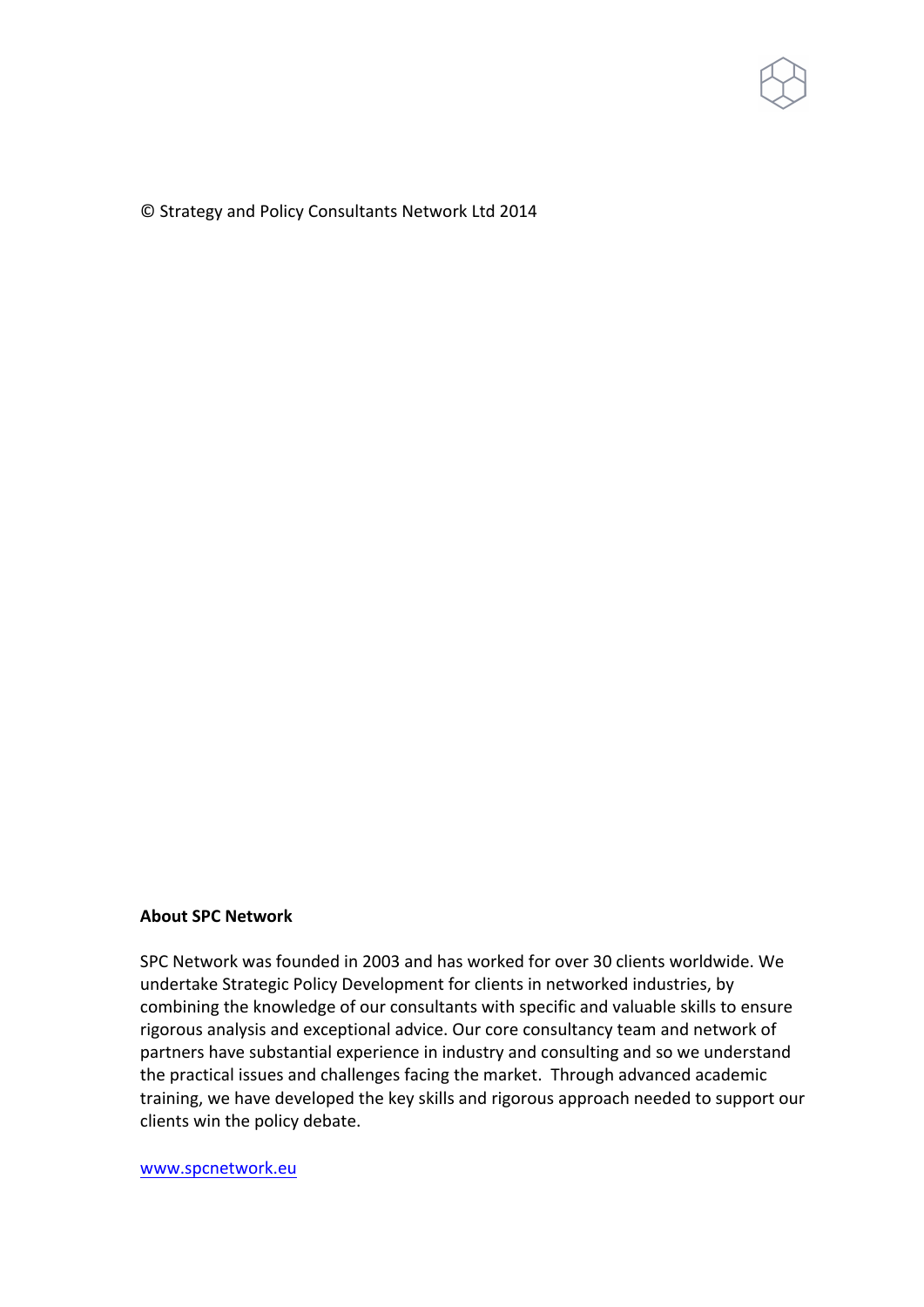

This report has been commissioned by UKCTA and has been prepared by SPC Network. The various member companies of UKCTA each have their own corporate views on the subject matter and while in general terms most support the conclusions of this report, they represent a range of viewpoints and it cannot be assumed that all UKCTA members support every aspect of the report.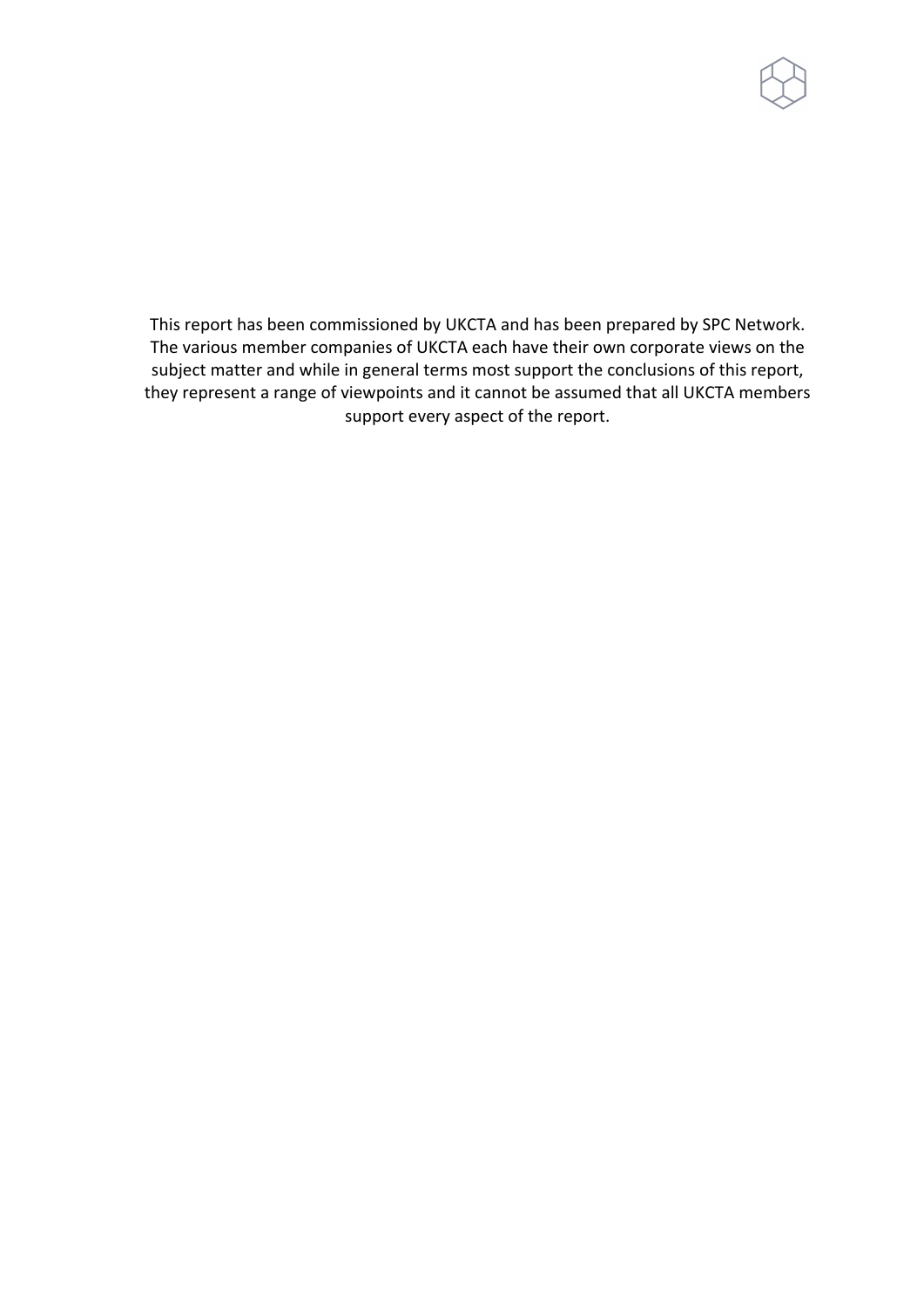### **TABLE OF CONTENTS**

### **FOREWORD**

| (Prepared by SPC Network Ltd)                                      |  |
|--------------------------------------------------------------------|--|
| EMPOWERING CONSUMERS THROUGH DISRUPTIVE TECHNOLOGY  4              |  |
| (Prepared by SPC Network Ltd)                                      |  |
| <b>ENSURING SERVICE QUALITY: TIME FOR A CHANGE IN APPROACH?  8</b> |  |
|                                                                    |  |

(Prepared by Webb Henderson)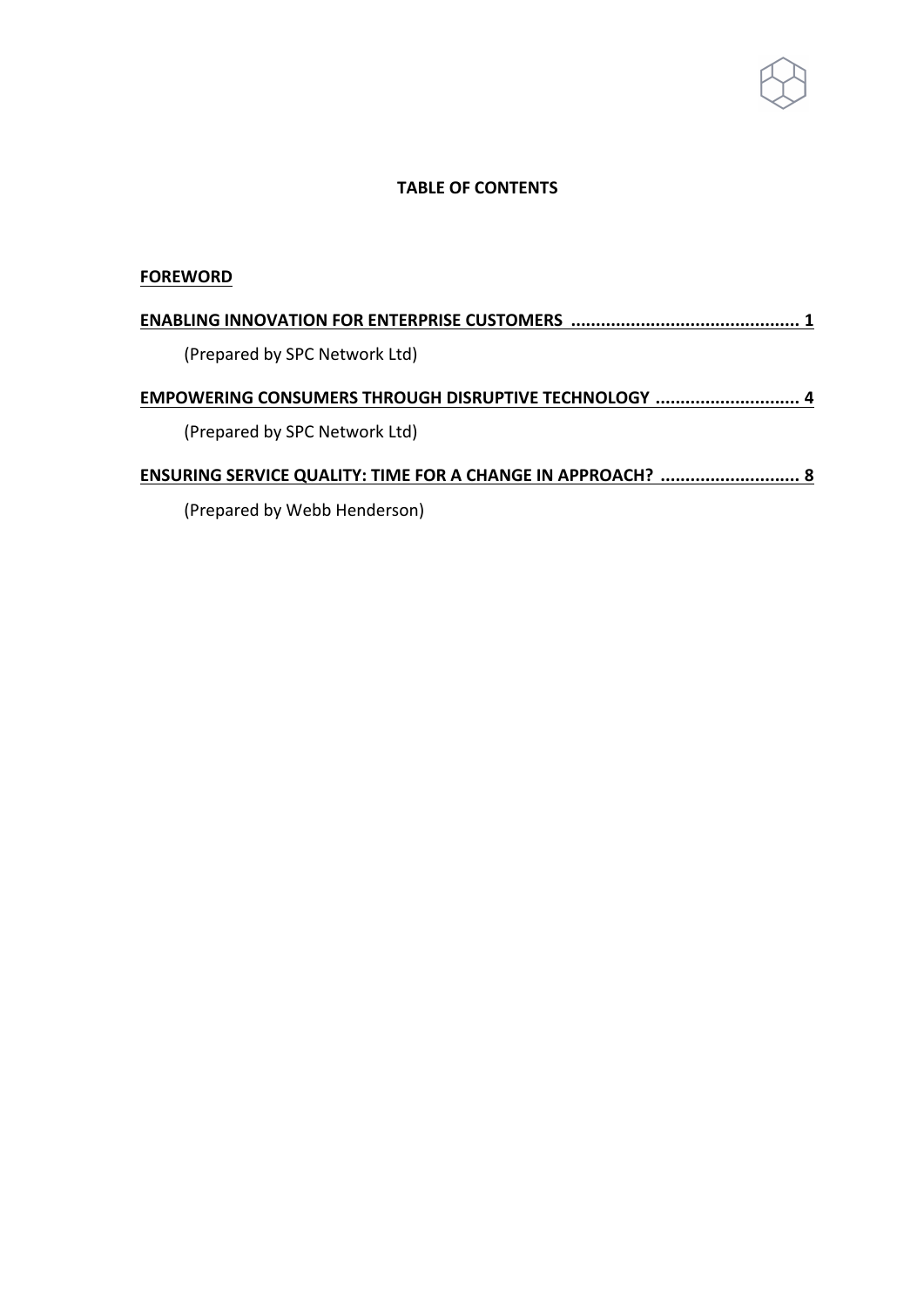

## **Enabling Innovation for Enterprise Customers**

Companies and public sector organisations in the UK collectively spend around £16 billion per annum on fixed and mobile services. Communications technology is essential to their operations: it provides the main means of trading with suppliers and customers around the world to expand their businesses and contribute to economic prosperity.

However, despite their size and importance, business connectivity markets have been something of a regulatory Cinderella as the policy focus has been on residential broadband. To give just one example, Ofcom has produced Consumer Experience Reports annually since 2006, but has only produced two Business Customer Experience reports in 2009 and 2010, and even these were mainly focused on consumer broadband used by businesses.

"Customers have to suffer slow delivery and we are perceived as inefficient." (SME *manufacturer\*of\*educational\*games)*

The digital economy offers new and exciting opportunities for public and private organisations of all sizes to innovate, to expand their market and

to work more efficiently. Without an appropriately configured communications infrastructure, however, the opportunities of the digital economy are beyond the reach of many organisations. To take advantage of these opportunities, users of communications technologies have some clear needs:

- Security is crucial, especially given the trend towards cloud computing.
- **Seamless access** at high and reliable speeds from a variety of sites and devices.
- **Quality of Service (QoS):** The availability and adherence to very high Service Level Agreements are a top priority for enterprises.
- **Bandwidth:** sufficient and flexible bandwidth to support their requirements.
- Platform integration: Corporations are demanding that their various communication service platforms, fixed and wireless, are integrated seamlessly, and that interoperability across platforms should be supported.

The current state of enterprise communications availability makes flexible, national and international network configuration and the integration of advanced IT

"We can't use DSL-based broadband services because the repair time on broadband access is woeful and so we have to buy leased lines to ensure the repair times we need." *(Merchant acquirer)*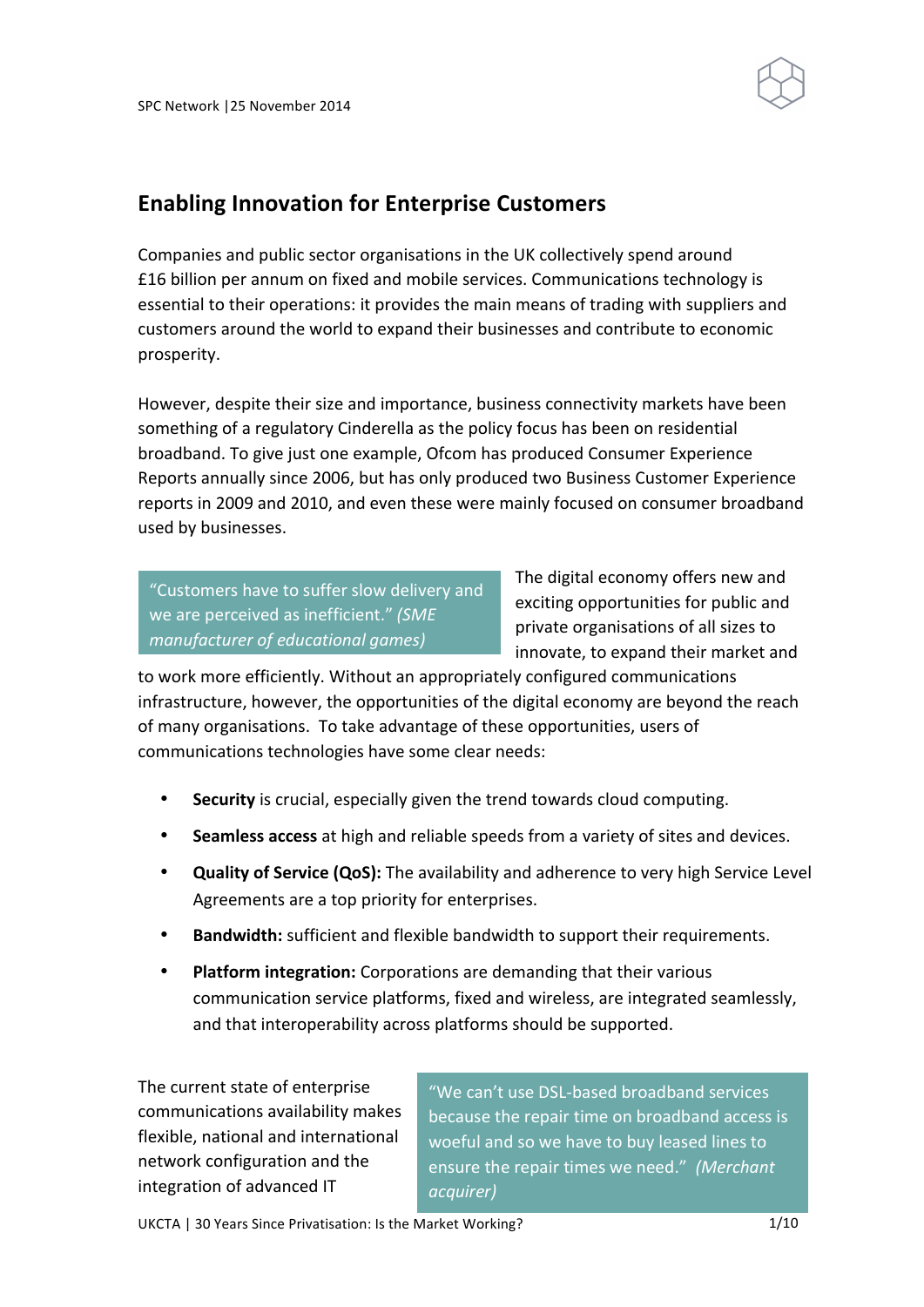SPC Network | 25 November 2014



capabilities into enterprise networks extremely complex and resource-intensive.

The overall challenge for suppliers of communications to enterprises, therefore, is to meet these rapidly changing needs. This in turn requires a market that functions well: allowing suppliers to provide innovative products, services and price structures. However, there are several problems with the supply side of the market today that make it difficult for communications providers to meet this challenge. Particular problems include:

- Inconsistent availability of services and bandwidths;
- Innovation and differentiation are constrained by lack of access to infrastructure resulting in 'me too' competition;
- Little opportunity to create pricing structures that reflect customer value rather than the cost of wholesale inputs.

The overall picture for business customers remains inconsistent: in some areas the UK is better than many of its international competitors but it still lags behind on a number of indicators: for example, the UK has amongst the highest prices for leased lines in the G7 group of industrial economies. Satisfaction levels are also mixed, with sizable minorities of businesses dissatisfied with the current maximum speed of broadband access and with the fact they do not even get the speed of access they paid for.

Over 80% of private sector employees and businesses are unable to obtain business communications services based on competitive access for anything other than

"Who cares about small towns? The priority is highly populated areas  $-$  the smaller towns suffer" (Regional publishing company)

residential-style broadband products. These companies exist in something of a postcode lottery, where access can be obtained in

some towns and cities but not in others. Our research found that, even within towns, access speeds tend to be higher in the town centre than on business parks.

One cause of these problems is that Ofcom has a regulatory bias towards residential markets and does not give the same degree of attention to business markets. For example, Ofcom has taken very different approaches in the Wholesale Broadband Access market review and the Business Connectivity Market Review. Ofcom's regulation of wholesale broadband has largely set the pace for other EU countries. Ofcom was the first regulator to introduce geographic markets following the success of Equivalence of Input in driving the take up of Local Loop Unbundling (LLU), which addressed the underlying structural problems in the market and so created the conditions under which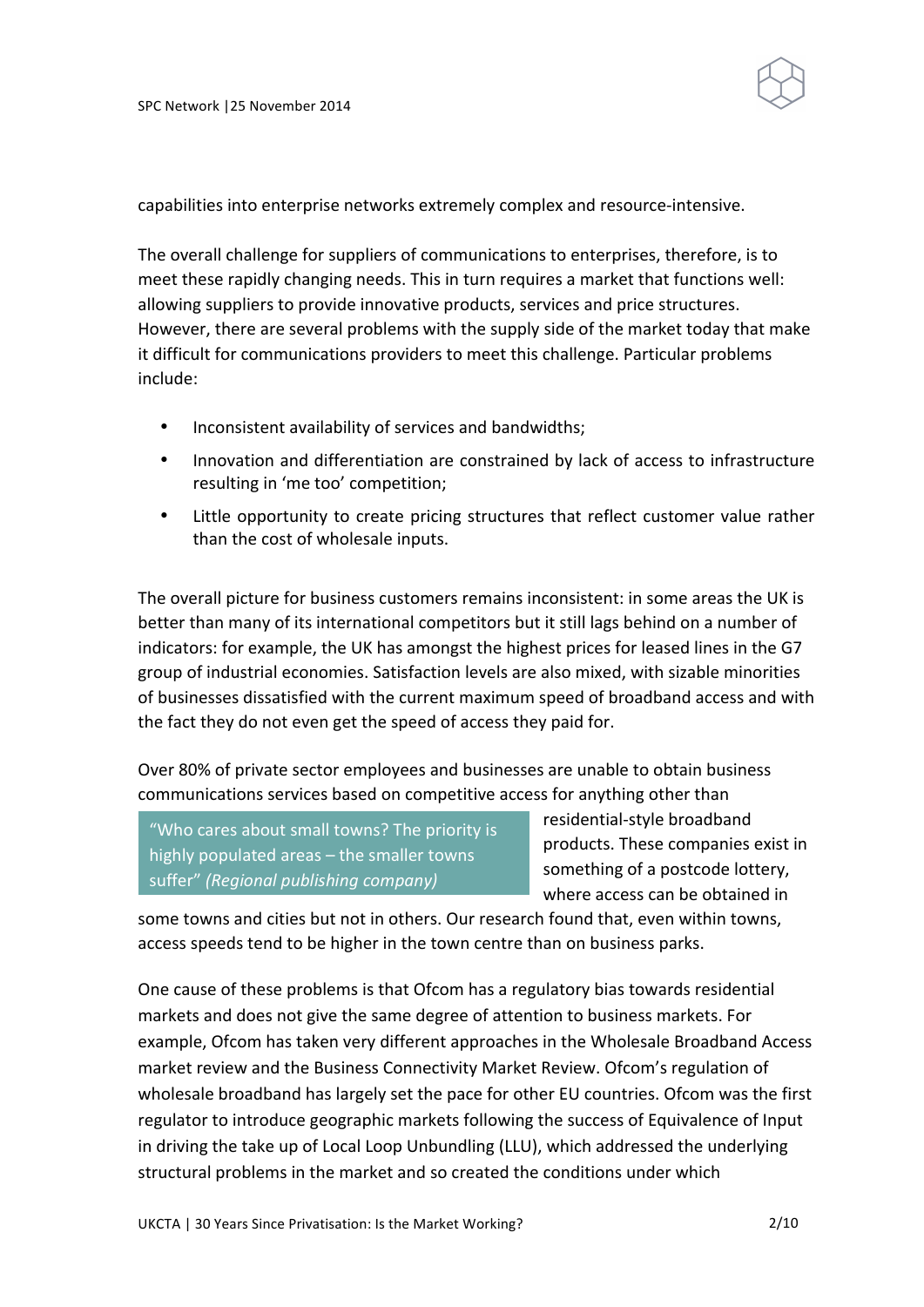SPC Network | 25 November 2014



competitors could challenge BT's position. By 2013 approximately 90% of UK households are in unregulated wholesale broadband markets due to competition in local exchanges.

By contrast, Ofcom has taken a very conservative approach in the business connectivity market. The underlying structural causes of market asymmetry have not been addressed and Ofcom seems to be regulating to maintain, rather than challenge, the status quo. It has been too quick to dismiss new remedies to change the structure of the market, which would help address many of the issues raised in this report.

To allow communications providers (CPs) to overcome the market problems identified above and meet the evolving demands of private and public sector organisations, we propose that Ofcom should allow regulated access to BT's passive infrastructure in order to stimulate competition in downstream, active markets. Ofcom should not, as it does now, restrict the uses of passive inputs to specific purposes. Two UKCTA members, KCOM and Virgin Media, have different views on the need for passive infrastructure access and have set out alternative proposals to promote investment and innovation.

Our proposals would have three key benefits:

- i) They would allow and incentivise CPs to become innovative and respond to customer needs by setting their own service parameters that are independent of those supplied by the Significant Market Power (SMP) operator.
- ii) They would promote pricing innovation as CPs could de-couple retail prices from wholesale costs. They would then be able to set prices according to customer value.
- iii) They would lead to improved Service Level Agreements as CPs would not be dependent on the service quality provided by the SMP operator.

Regulated access to passive infrastructure would be an exact parallel to LLU access and could allow the business connectivity market to replicate the dynamism of today's residential broadband market based on local loop unbundling and independent competition from other non-BT networks. It is now time for Cinderella to go to the ball.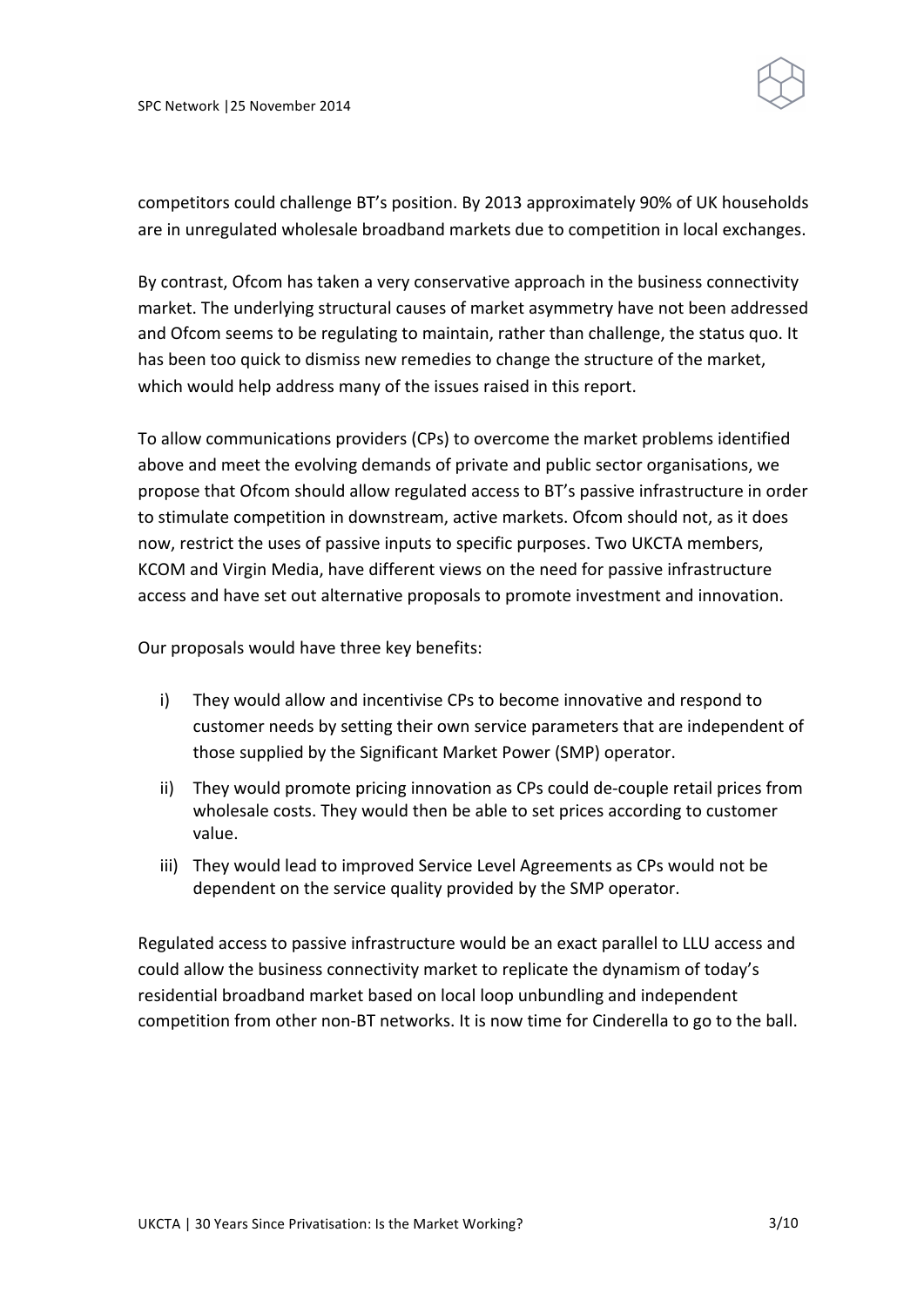

# **Empowering!Consumers!through!Disruptive Technology**

In the 30 years since BT was privatised, and the ten years since Ofcom became the sector regulator, the UK communications market has evolved rapidly. In 1984 there was a single supplier and a single service. Today there are myriad suppliers offering a plethora of services. The consumer in 1984 was unused to competition and choice in communications services, whereas her counterpart today is empowered with choice between suppliers and services. However, much of today's telecoms policy concerns consumer protection, with an apparent underlying assumption that all consumers are vulnerable and unable to operate in competitive market.

This report explores the extent to which the empowered consumer in the second decade of the  $21<sup>st</sup>$  century needs protection in the modern telecoms market.

Consumers are empowered when three conditions are met:

- i) They have choice between alternative products and suppliers;
- ii) They have the ability to exercise that choice, for example through well designed switching processes; and
- iii) They have access to the necessary information with which to make an informed choice.

Consumer protection, on the other hand, seeks to prevent harm from happening whether or not the consumer is prepared to switch but, should a consumer suffer harm, for example from excessive pricing or unfair contract terms, they can seek and claim redress.

In the past 30 years, Ofcom and its predecessor, Oftel, have introduced a number of measures to introduce competition in most areas of the market, where appropriate, in line with its obligations under the Communications Act 2003. The UK broadband market, which is the primary focus of this report, is amongst the most competitive in Europe and the OECD. Most consumers have choice between alternative products.

Consider the question of information about products, for example. Here individual suppliers and commercial organisations already provide most information a consumer needs either voluntarily or through a self-imposed code of practice. Consumers can, for example, find information about speeds and switching processes from suppliers' websites and a number of price comparison services (e.g. Moneysupermarket.com) exist to provide further information.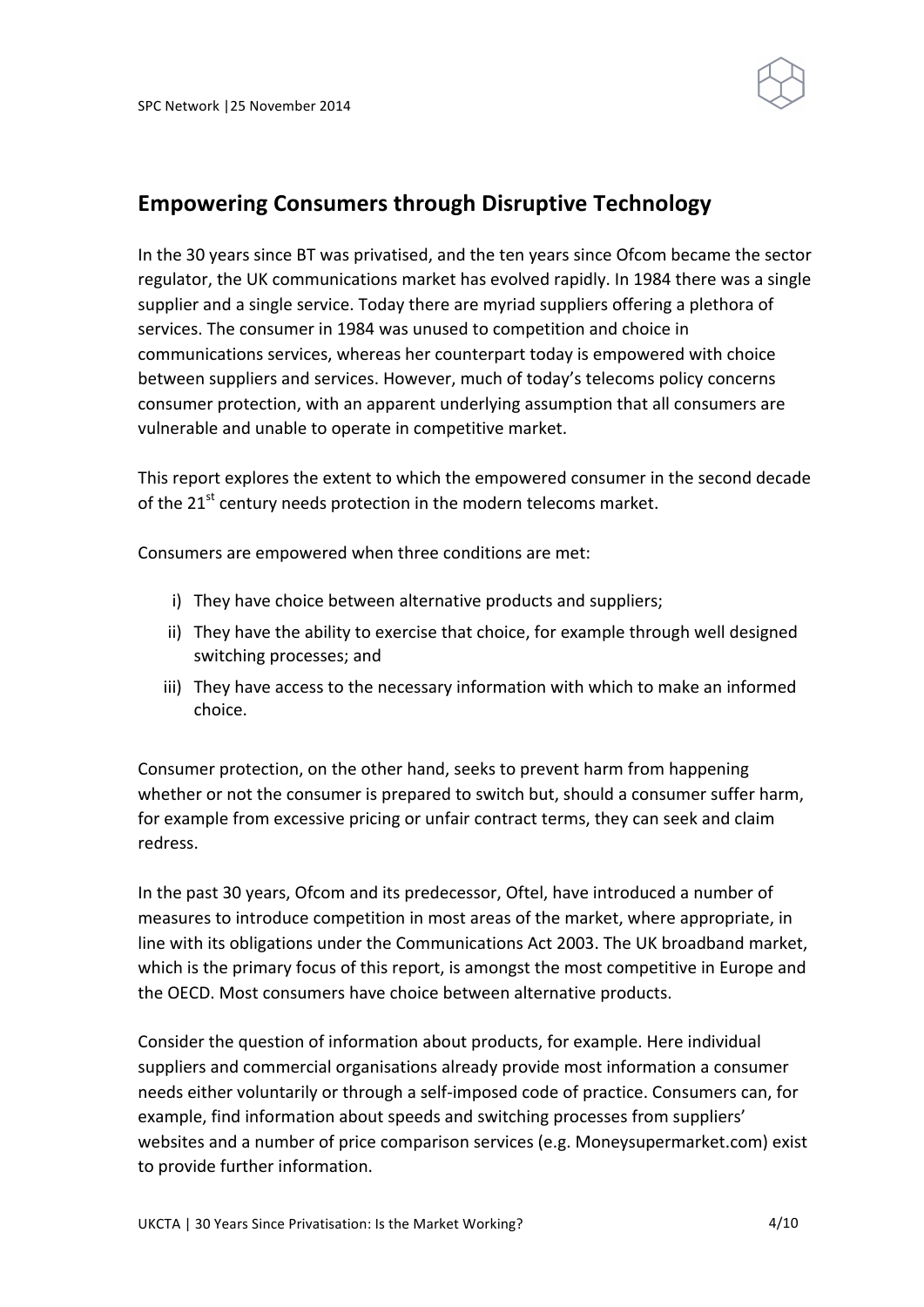

Despite the market already providing substantial amounts of information to consumers, Ofcom has taken an active role in providing such information, even though its own research has found that accreditation of price comparison websites does not resonate significantly with consumers who do not know about Ofcom or its role.

It is not clear that initiatives of this kind have been very successful. Ofcom's own research also shows that levels of consumer engagement have not greatly increased over time. In fact our research for this report suggests that consumer switching, a strong measure of consumer empowerment according to Ofcom, is more closely correlated with changes in broadband access technology (from narrowband to broadband to Next Generation Access) than it is with information remedies. This is reflected in the fact that the level of consumer complaints about communications services today is very low: Ofcom receives about 0.2 complaints per 1,000 broadband customers and a similar proportion about fixed lines.

All of which suggests that Ofcom might do less to promote switching when many consumers are satisfied, and more to promote the kind of innovation that drives major changes in the choices available to consumers and businesses.

Finally, this report suggests that Ofcom is now too quick to impose a sector-specific consumer protection measure, often using the General Conditions (GCs). Further, as consumers increasingly purchase services in bundles, the GCs may not longer be fit for purpose and cause confusion. In many cases the problem the measure is designed to address could be better solved by more competition or the application (by Ofcom) of consumer protection powers under general legislation.

In a monopoly market, or where there are high barriers to switching between suppliers, one would expect a lot of regulatory focus on consumer protection. For example, 30 years ago one of the regulator's main tasks was to control retail prices and to 'hold the fort' until competition arrived. As the market evolves towards competition one would expect the need for sector-specific consumer protection measures to reduce and for the general consumer protection law to be more useful. Ofcom already has powers under the Unfair Terms in Consumer Contracts Regulations 1999 to investigate breaches of the regulations. It is also a designated enforcer of the Consumer Protection from Unfair Trading Regulations under the Enterprise Act 2002.

In the light of the analysis above, we propose first that Ofcom should undertake a thorough review of the GCs to ensure it remains fit for purpose. Once this review is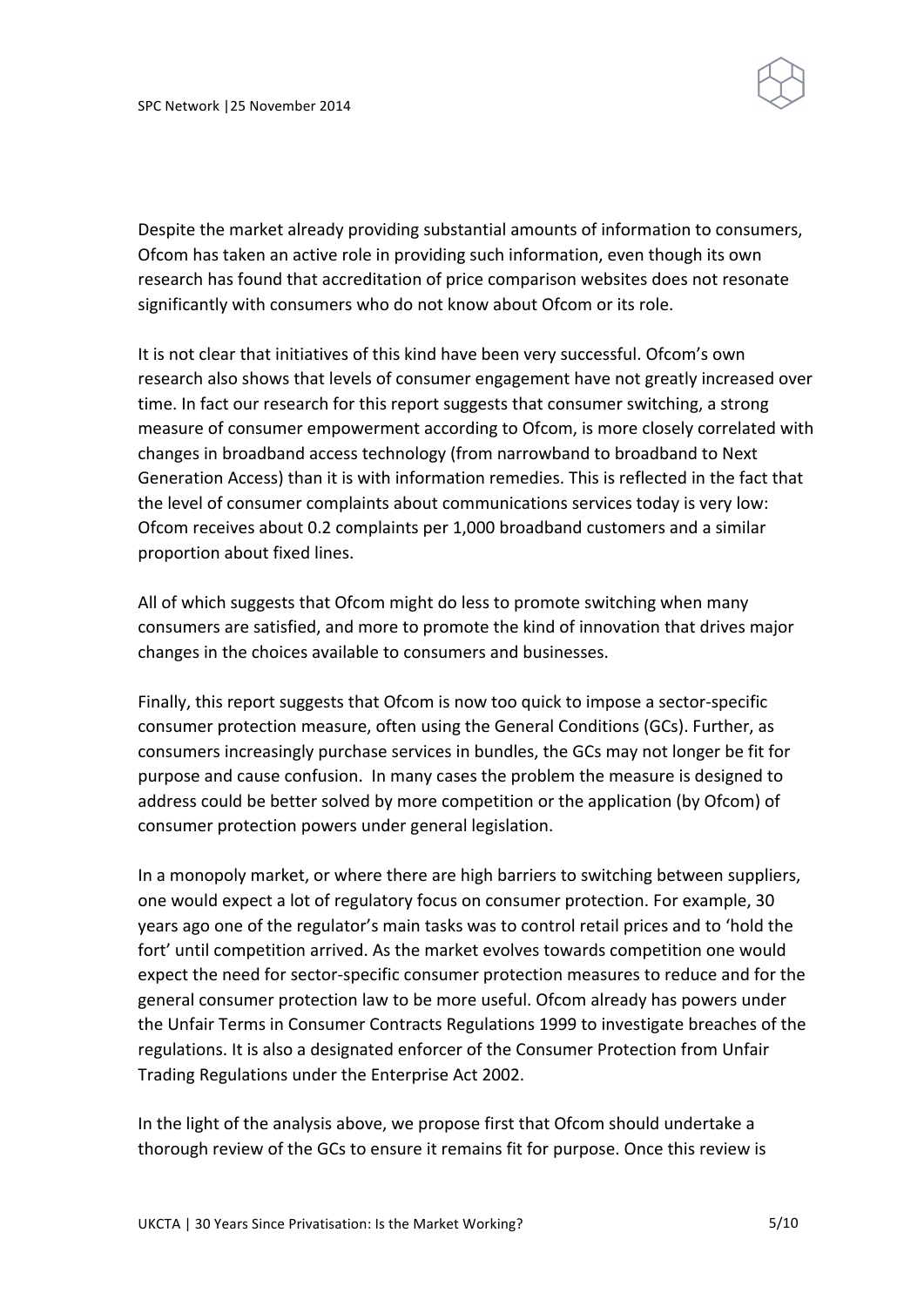

completed then, when an evidence-based assessment identifies a problem or failure in the market, there should be a three-level hierarchy for correcting that problem:

- i) Introducing a pro-competition measure should be the first choice.
- ii) Providing the consumer with information and or facilitating switching should be chosen if additional measures to promote competition cannot be introduced.
- iii) Consumer protection should only be used if neither competition nor consumer empowerment can correct the problem.

We set out below a decision tree that could be adopted to determine which is the best form of intervention to correct a problem.



### **Figure 1: Correcting Market Problems Decision Tree**

At the start of the decision tree is an evidence-based finding of a problem or failure in the market that is negatively affecting consumers. The first question to be addressed is whether that problem is a result of a lack of competition or consumers' inability to take advantage of the competition that does exist. If the former, then Ofcom could correct that by introducing a pro-competition measure, where appropriate, in line with its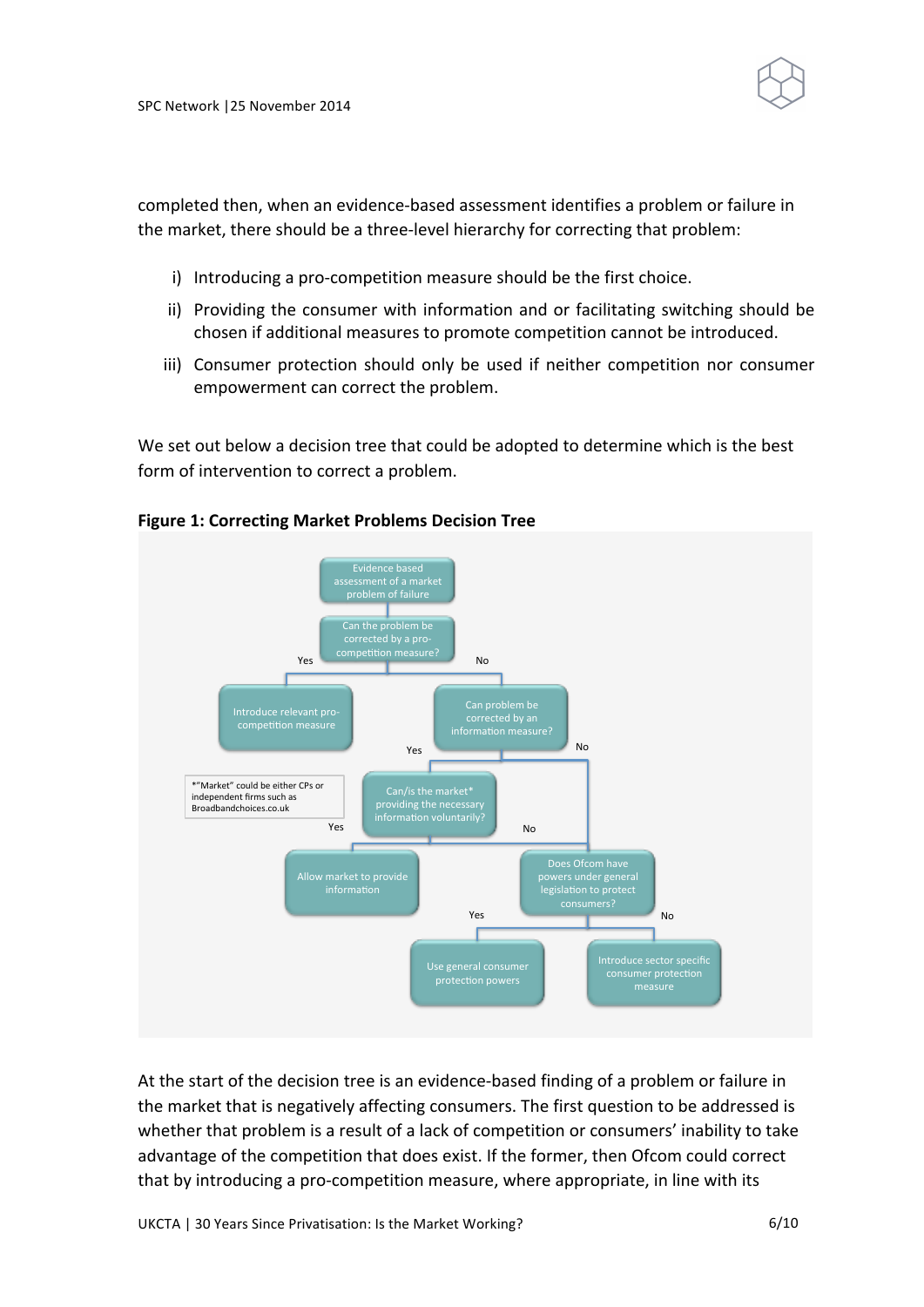

obligations under the Communications Act 2003. Ofcom should accept that markets rarely work perfectly, but provided competition is effective then the market will function in the interests of consumers.

If a pro-competition measure is not appropriate or could not correct the problem, then Ofcom should proceed down the right hand side of the decision tree, starting with whether information or facilitating switching would be the correct approach. If these would be right and the market could resolve the problem without Ofcom, then Ofcom should allow that to happen or consider incentives to encourage the market to behave in such a way. If such incentives are not feasible, then Ofcom could become directly involved, either by providing information or reducing switching costs.

If an information measure could not resolve the problem, then Ofcom could use a consumer protection measure, but should prefer to use its powers under general consumer protection legislation rather than introduce a sector-specific measure, such as a General Condition.

When introducing a new information or consumer protection measure, Ofcom should always justify why either a pro-competition or information measure respectively is not appropriate.

We believe that if Ofcom were to follow this approach, its actions to empower and protect consumers would be more effectively targeted and therefore more likely to be proportionate to the problems it identifies.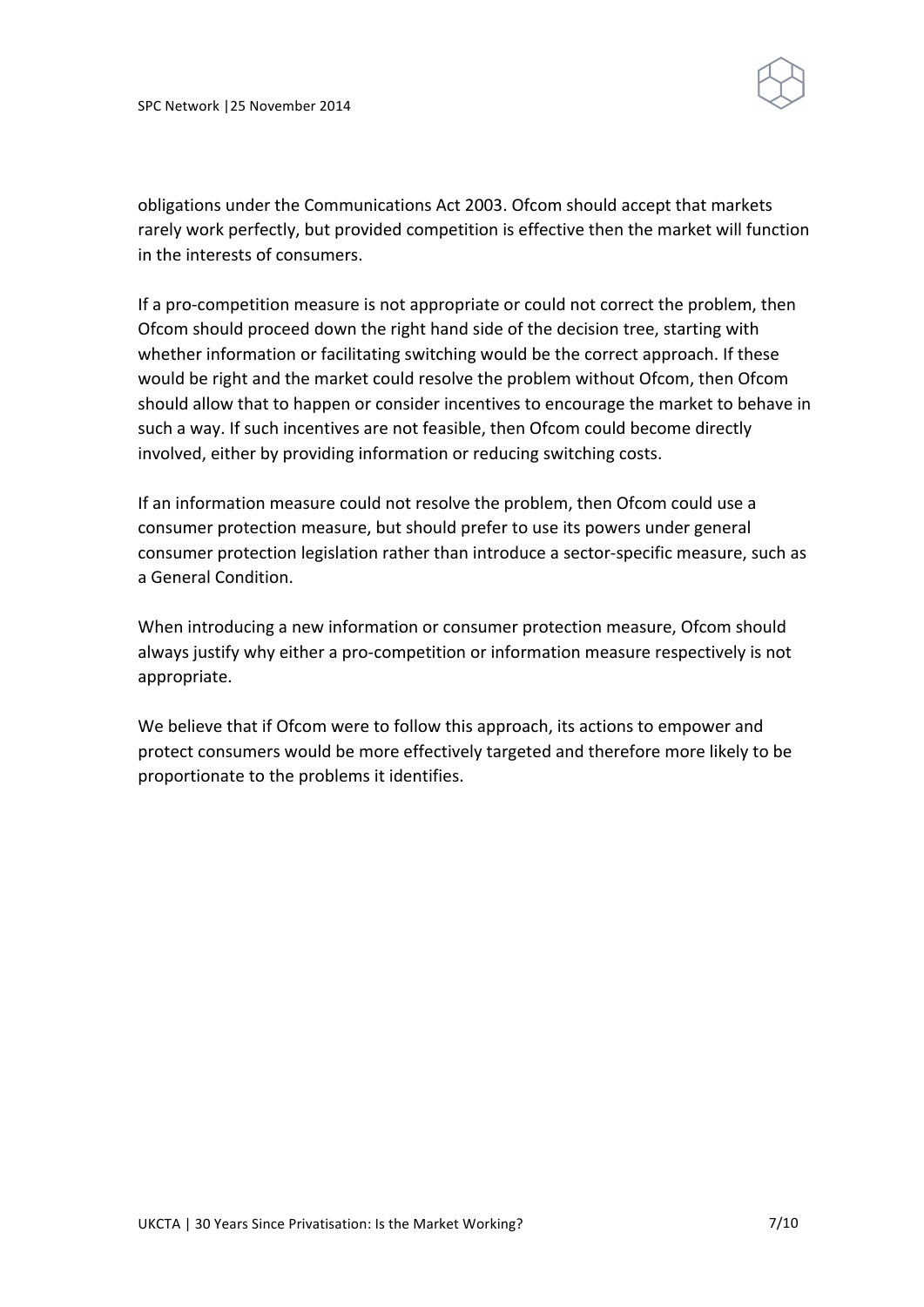

# **Ensuring Service Quality: Time for a Change in Approach?**

Good quality of service is critical to consumers and businesses and affects competition within UK communications markets. A delay in a telephone or broadband line being installed or in faults being repaired can be a huge inconvenience to consumers and businesses and can also deter switching, in turn undermining the benefits of competition. Poor quality of service has knock-on effects on UK businesses and can impact on the competitiveness of UK businesses (see accompanying Business Services report). Both businesses and consumers in the UK are currently being poorly served from a quality of service perspective. This is largely down to Openreach as most communications providers (CPs) are entirely dependent on Openreach in respect of the quality of service experienced by their customers.

Openreach has an extremely poor record of meeting its current service targets. For example:

- Over a period of almost five years (Aug 2009-June 2014) Openreach has never met its Shared Metallic Path Facility (SMPF) right first time targets;
- Over the period July 2009 –June 2014 Openreach has never met its Wholesale Line Rental (WLR) right first time targets;
- Over the two years from June 2012 to June 2014 Openreach only met its right first time targets for Metallic Path Facility (MPF) in 2 separate months;
- For more than 2 years from April 2012 to June 2014 Openreach has not met its targets for on time Ethernet provisioning;
- For almost five years (August 2009 to June 2014) Openreach has never met its targets for Local Loop Unbundling (LLU fault) repair; and
- For the same period (August 2009 to June 2014) Openreach has never met its WLR fault repair targets.

As evidenced above, Openreach's service performance in recent years has been consistently poor. It is clear that existing mechanisms for incentivising Openreach to deliver a good quality of service are not working effectively. Given Openreach's position in relevant markets, other CPs and their customers are unable to respond to Openreach's poor service by moving their business. In the absence of true competition, Ofcom must be more robust in tackling quality of service issues in order to replicate competitive outcomes. As it stands today, customers who are willing to pay more for an enhanced quality of service have only limited options available or, where it is possible to pay for enhanced service levels, are forced to pay significant and uncompetitive costs.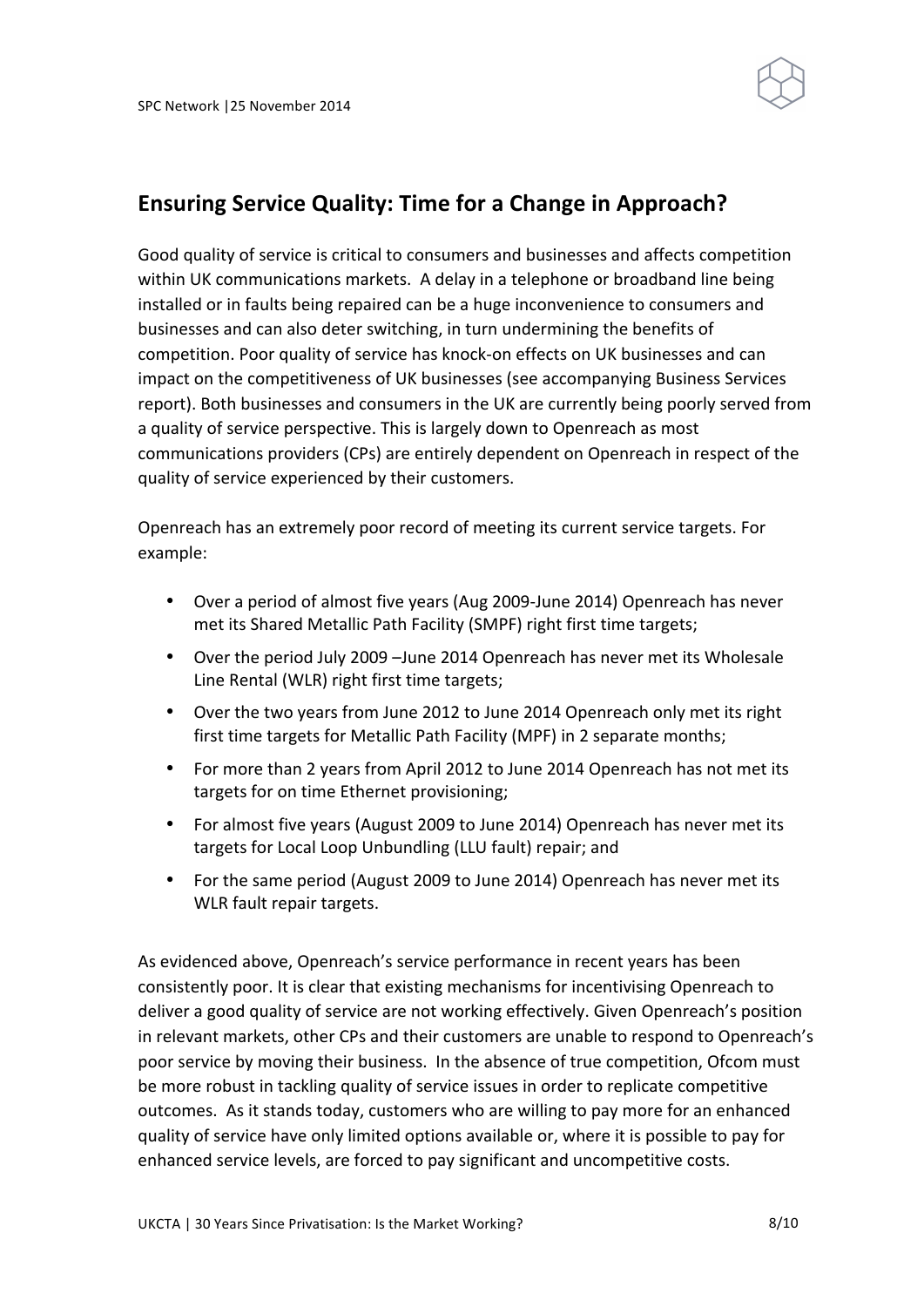

Given all of these issues we recommend the following:

- Clear and explicit guidance from Ofcom on what constitutes a fair and reasonable Service Level Agreement (SLA) and Service Level Guarantee (SLG) and potentially an enhanced role for the Office of the Telecommunications Adjudicator (OTA2) in the negotiation of SLAs and SLGs;
- Additional measures to ensure that Matter Beyond Our Reasonable Control (MBORCs) are used appropriately;
- A firm commitment from Ofcom that it will use its enforcement powers (including imposing penalties) if Openreach's service performance continues to fall below minimum standards;
- A review of the existing price control framework with a view to incorporating mechanisms in order to incentivise Openreach to maintain/improve its quality of service, drawing on experience in other regulated sectors;
- A review of the range of service options provided by Openreach and the pricing of these options, with a view to ensuring that consumers who are willing to pay more for an improved quality of service are able to do so at a price which reflects the costs of provision; and
- Publication of data in relation to complaints about Openreach's services.

Each of these recommendations should be adopted across all appropriate markets with a particular immediate focus on services utilised by business customers. While we acknowledge that Ofcom has begun to give enhanced scrutiny to quality of service issues with its recent findings in the Fixed Access Market Review (FAMR) (see Section 5) and that these are useful first steps, there is more that needs to be done to address the problems identified by Ofcom and industry stakeholders – particularly in relation to services purchased by UK businesses. In this regard, we urge Ofcom to take the opportunity afforded by it in relation to the Business Connectivity Market Review (BCMR) and welcome Ofcom's call for inputs on the quality of service issue.

Finally, we observe that stakeholders have experienced a substantial regulatory lag between the time service levels started to deteriorate and the time Ofcom released its conclusions in the FAMR. Sky first raised Openreach's deteriorating quality of service with Ofcom in June 2010 and continued to raise the issue with Ofcom until 2012 when they formally raised a dispute on SLGs. Despite, therefore, being aware of quality of service issues in relation to LLU/WLR it has taken Ofcom almost four years to tackle these issues in the recently concluded FAMR. As such, we urge Ofcom to: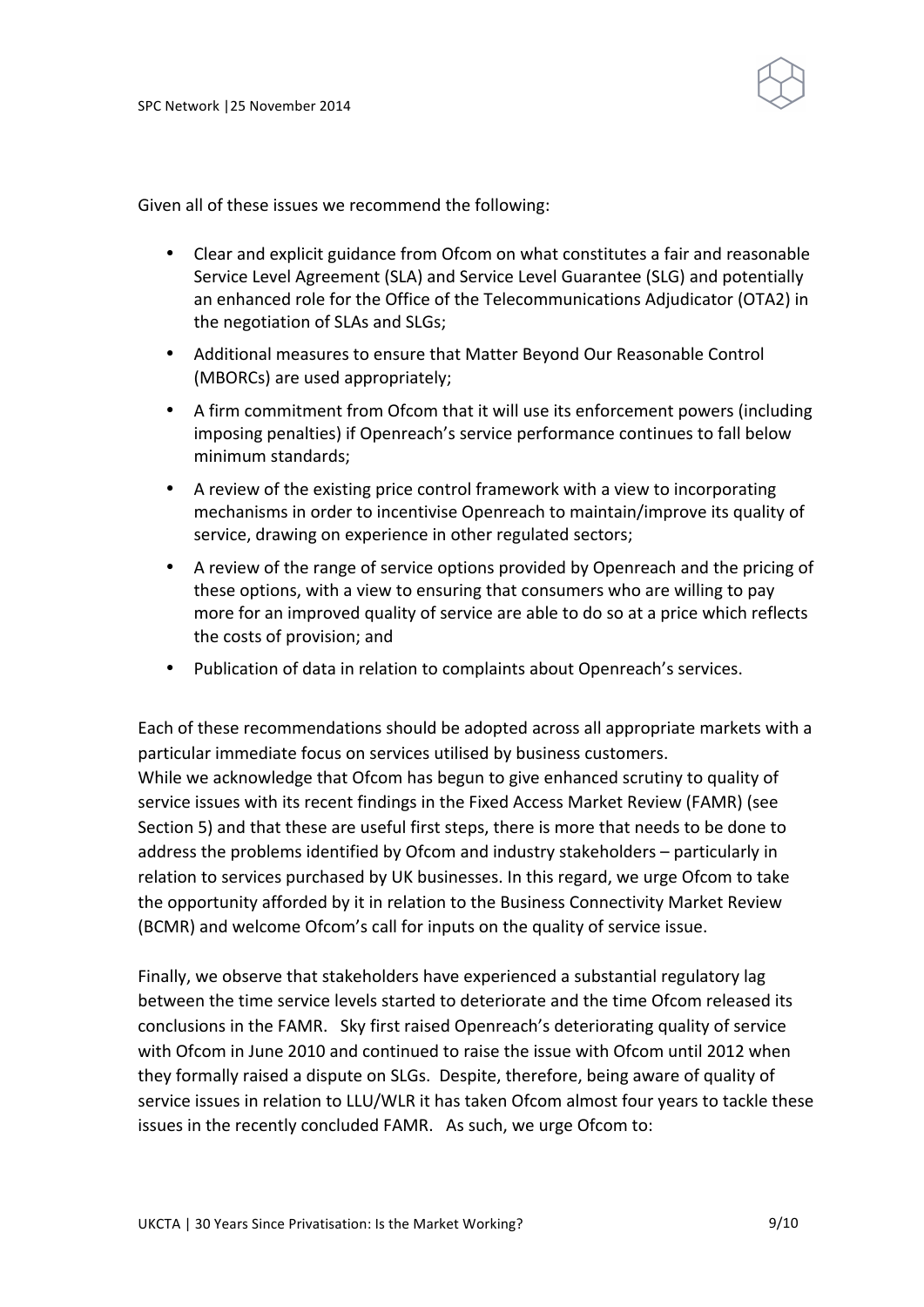

- Proactively monitor Openreach's performance and to recognise that quality of service is an on-going problem and cannot be left to periodic reviews of the relevant markets; and
- Recognise that poor quality of service affects products in a range of different markets utilised by business and consumers, not just the markets for LLU and WLR services which Ofcom has recently begun to address in the FAMR. This is particularly relevant as Ofcom commenced the initial stages of its review on the Business Connectivity Market in March  $2014<sup>1</sup>$  and is not scheduled to publish its final statement concluding the review and imposing any remedies until February 2016. This creates a risk that the Business Connectivity Market may suffer from on-going quality of service problems until the review is completed in two years' time.

Ofcom and industry stakeholders have taken substantial strides to address market access issues in the telecommunications markets over the last ten years but quality of service remains a critical piece in the regulatory puzzle. Quality of service is complex and covers contractual and market power issues. However, we urge Ofcom to continue to focus on quality of service to help enhance the customer experience and to continue the successes on competition that Ofcom has achieved to date.

Ofcom, Business Connectivity Market Review, 1 April 2014, available here: http://stakeholders.ofcom.org.uk/consultations/business-connectivity-market-review/